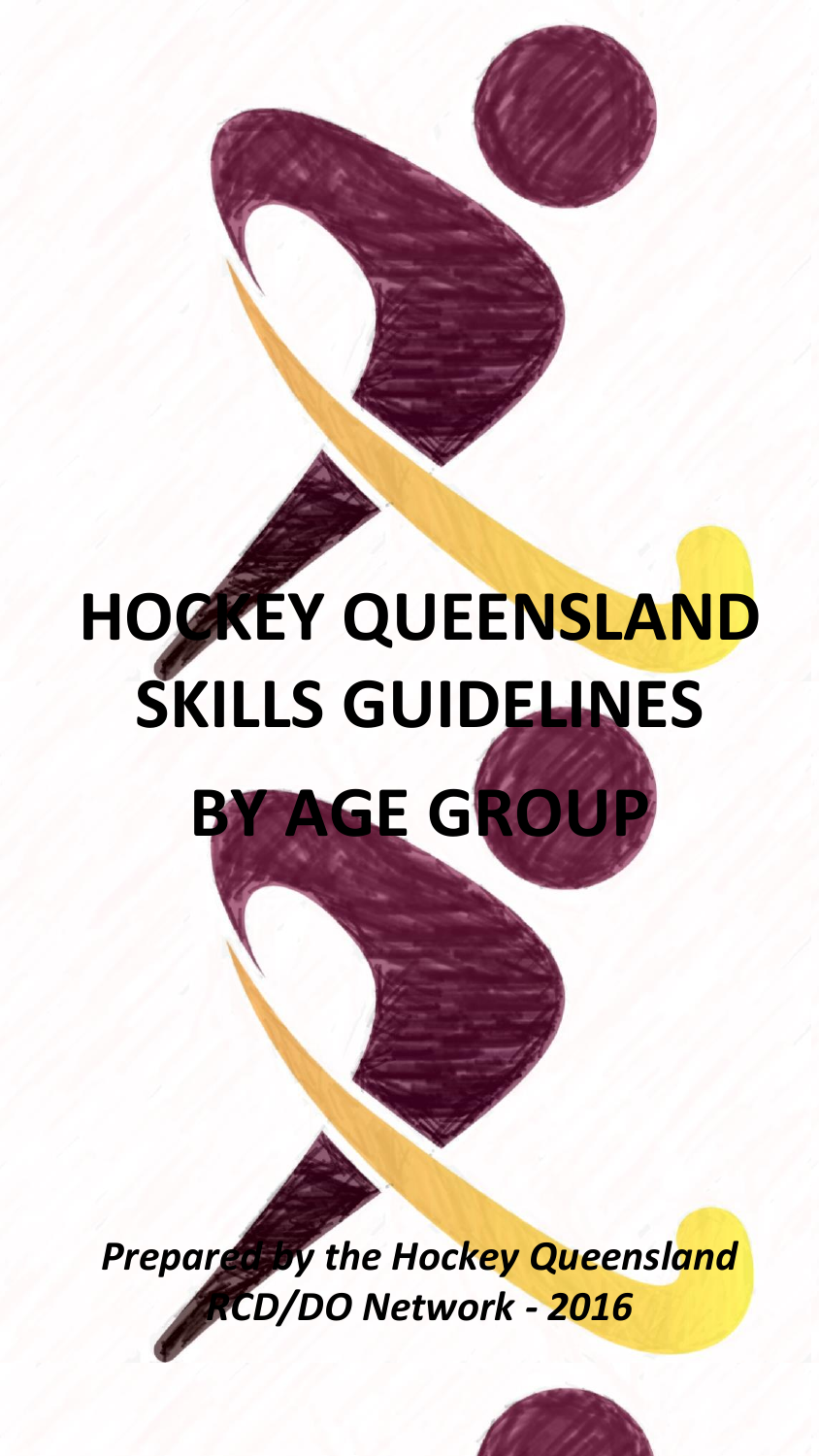# **SUGGESTED SKILLS**

# **UNDER 11**

#### **WITH THE BALL**

#### *Basic Skills*

## *Dribbling*

- *Grip*
- *Positioning when carrying the ball – 1 o'clock*
- *Open & Closed*
- *Ball position*

## *Pushing –*

- *Grip*
- *SOB (Stick on Ball)*
- *Ball position*
- *Static pushing*
- *pushing on the move (off right foot)*

#### *Hitting*

- *Short Grip*
- *Static Hitting*
- *Hitting on the move*

#### *Receiving*

- *Fore stick*
- *Reverse stick*
- *Receiving the ball in the correct position Right foot, left foot*
- *Grip*

*Goal shooting Hitting or pushing the ball at the box Positions in the circle*

## **GOALKEEPING**

#### *Correct equipment required*

- *Kickers*
- *Leg guards*
- *Abdominal protector*
- *Padded Shorts*
- *Body Armor*
- *Gloves*
- *stick*
- *Helmet*
- *Carry Bag*

### *Basic positioning*

- *Angles*
- *Movement around the box/Circle*
- *Ready position / starting position*

#### *Basic technique:*

- *Stance See Attachment 1*
- *Grip the stick*
- *Double leg block save*
- *Toe Kick*
- *Instep kick*
- *Use of hand / glove saves*

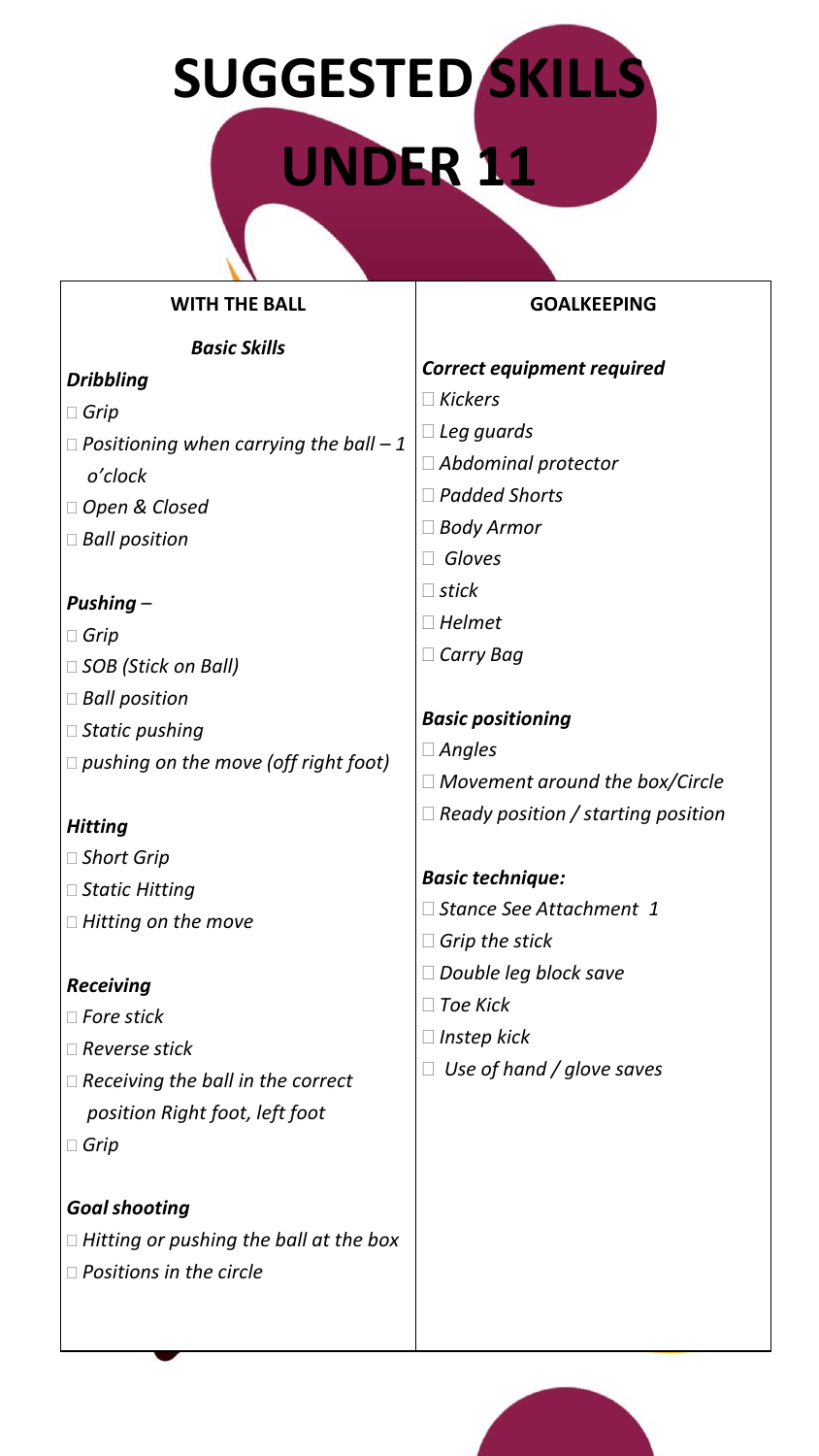#### **WITHOUT THE BALL**

#### *Tackling*

- *Block & Jab / Poke*
- *Channeling – concepts*
- *Marking*

#### *Basic defensive playing structures:*

- *Defensive structure 3-3-SW-3-1*
- *roles and responsibilities*

#### *Principals*

- *Depth & Width*
- *2 v 1*
- *2v2*

## *Basic playing structures*

- *Back 4 Mid 3 and 3 Strikers*
- *roles and responsibilities*

## **SET PLAYS**

#### *Attacking Corners*

- *Injector (stationary technique first)*
- *Trapper*
- *Hitter*
- *L1, R1, R2*
- *Where the rest of the player stand (Half way behind the trapper)*

#### *Defensive Corners*

- *First runner*
- *second runner*
- *2 x post persons*
- *goal keeper*
- *Positioning in box*

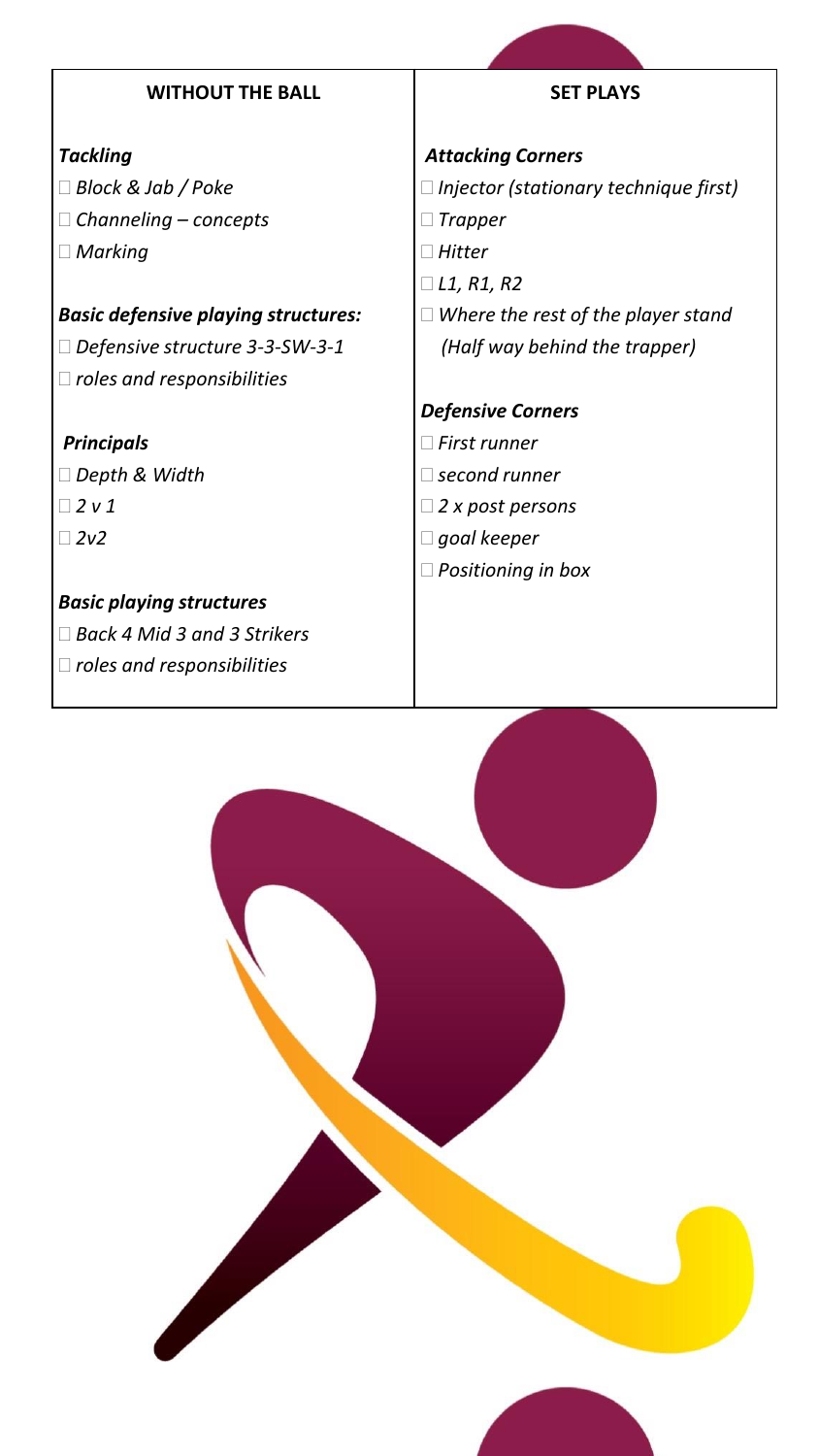# **SUGGESTED SKILLS UNDER 13**  *(including U11 Skills)*

#### **WITH THE BALL**

#### *Receiving*

 *receiving going forward Posting up*

#### *Passing*

- *(Ball speed) SOB*
- *passing with deception*
- *weighted pass*
- *Hitting long grip*

#### *Elimination Drags Left to Right and Right to Left*

- *V drag*
- *Jinks – All facets*
- *Spinning out – into space*

#### *Goal shooting:*

 *Straighten the ball up. Preparation before entering the circle to shoot*

**September 1999** 

- *Getting shot on target*
- *Making the GK save*
- *Position in the circle*

#### **GOALKEEPING**

**Sliding; when to slide when to stay**  $\Box$  (1v1)

**Aerial saves – both hands** *Stick saves*

*Base line defence Left hand side Right hand side*

## *Clearances Left foot Right foot*

# *Penalty Corner Defence Some ability to "Lie Down" field player roles in the defensive corner*

*Communication Understanding Principals & Defenders roles*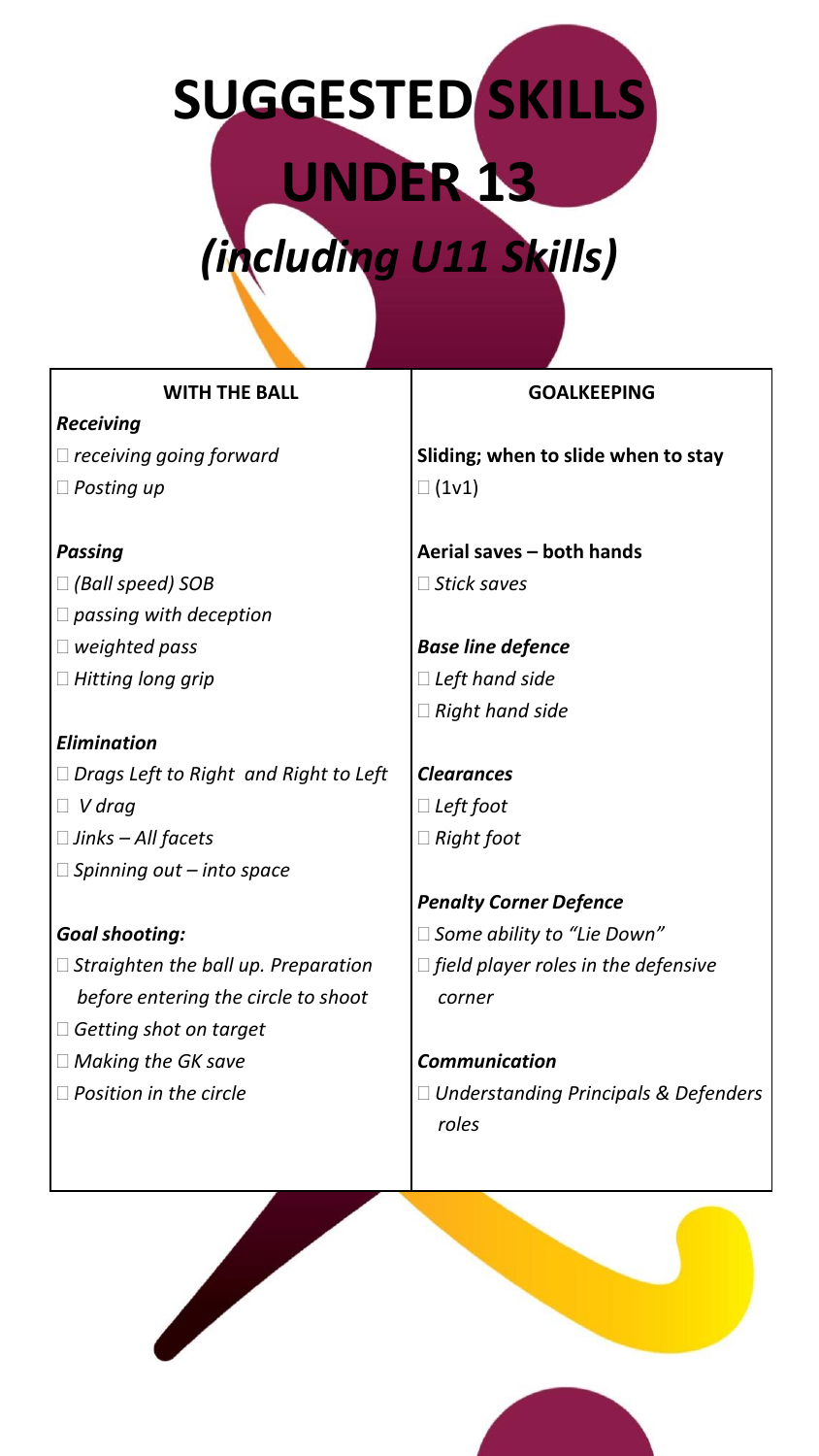| <b>WITHOUT THE BALL</b>                          | <b>SET PLAYS</b>                              |
|--------------------------------------------------|-----------------------------------------------|
| <b>Tackling</b>                                  | <b>Penalty Corner Attack</b>                  |
| $\square$ Shave & Steals                         | $\Box$ Injecting (stationary technique first) |
|                                                  | <b>Trapping</b>                               |
| <b>Pressing / Basic concepts</b>                 | Hitting                                       |
|                                                  | $\Box$ slapping for deflections               |
| <b>Marking</b>                                   | $\Box$ Drag Flicking                          |
| IFIT / In front in Touch                         | $\Box$ Understanding variations               |
|                                                  |                                               |
|                                                  | <b>Understanding Penalty Corner Defence</b>   |
| <b>Leading</b>                                   | / Roles & Structure. 3-1, 2-2                 |
| Into space                                       | $\Box$ First runner                           |
| leading away to create space                     | $\Box$ Second runner                          |
| Timing your lead                                 | $\Box$ Post persons                           |
| $\square$ Sitting on the edge of space then take | $\Box$ Head Man / Sweeper                     |
| that space                                       | $\Box$ Goal keeper                            |
|                                                  |                                               |
| <b>Outletting</b>                                |                                               |
| <b>Transfers</b>                                 |                                               |

*Back 4 – Concepts*

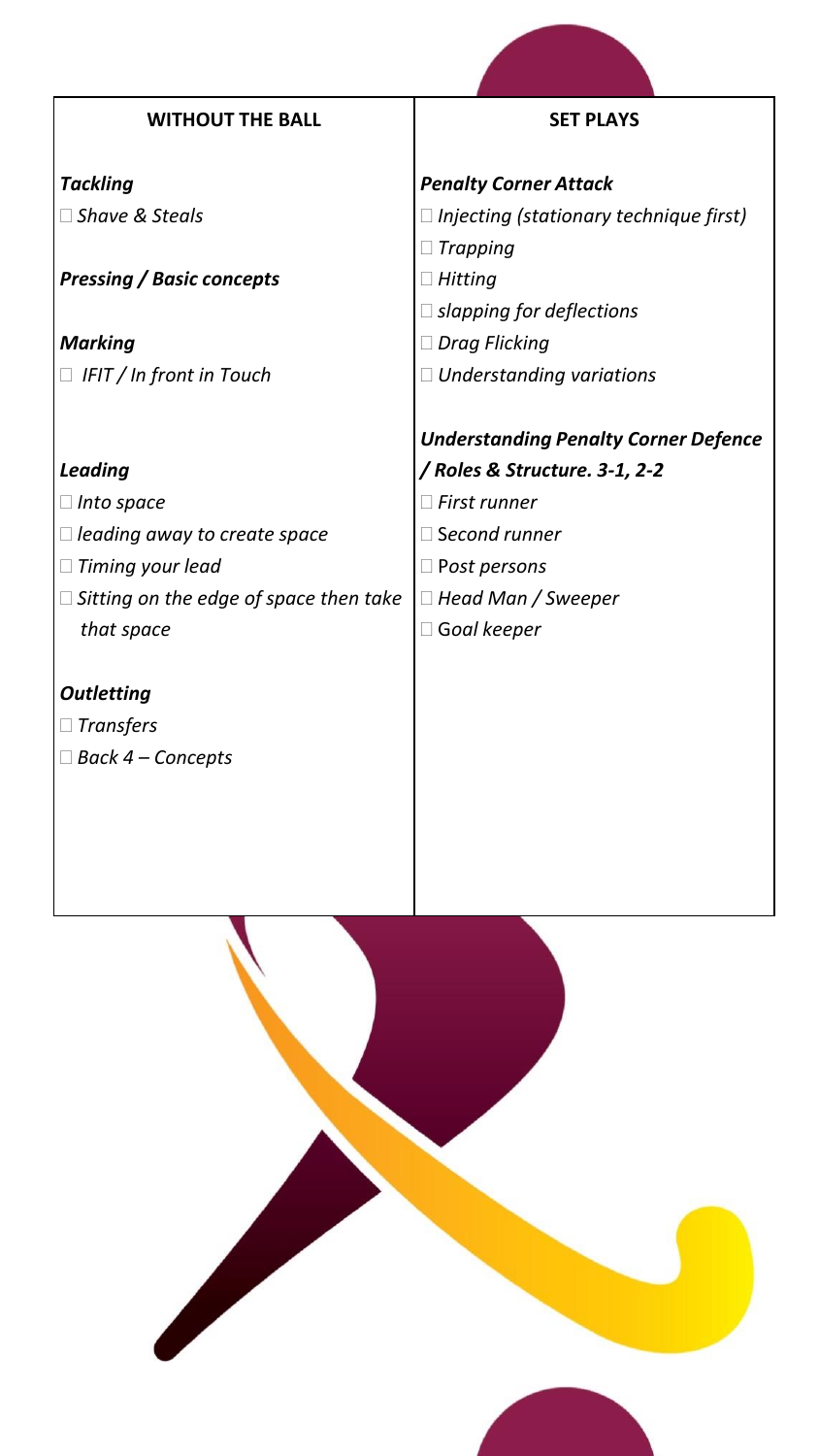# **SUGGESTED SKILLS UNDER 15 (including all U13 Skills)**

| <b>WITH THE BALL</b>                         | <b>GOALKEEPING</b>                      |
|----------------------------------------------|-----------------------------------------|
| <b>Passing</b>                               |                                         |
| Push Pass – off both Left & Right foot       | $\Box$ Making the second save           |
| Long Handle slap pass                        |                                         |
| <b>Hitting &amp; Slapping</b>                | Getting up quickly technique            |
| Transfer / Outletting                        |                                         |
| <b>Overheads</b>                             | Slide tackles                           |
|                                              |                                         |
| <b>Receiving overheads</b>                   | $\Box$ 1 on 1 (When to go when to stay) |
|                                              |                                         |
| <b>First Touch receiving</b>                 | Use of the stick at the appropriate     |
|                                              | times                                   |
| <b>Slip Trap</b>                             |                                         |
|                                              |                                         |
| <b>Carrying ball with Vision (1 o'clock)</b> |                                         |
|                                              |                                         |

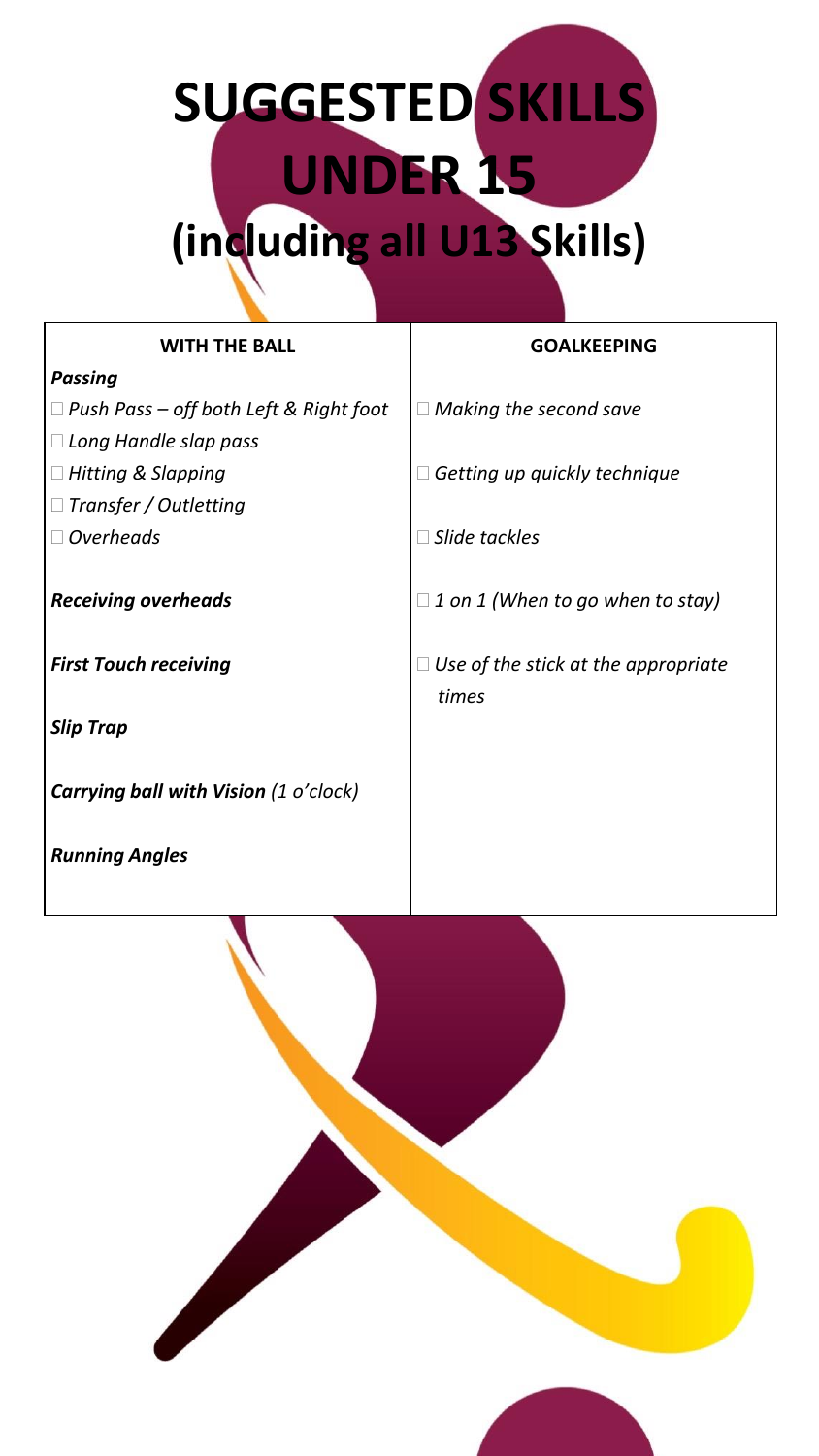| <b>WITHOUT THE BALL</b>           | <b>SET PLAYS</b>                                                   |
|-----------------------------------|--------------------------------------------------------------------|
| <b>Marking - IFIT</b>             | $\Box$ Injecting – Full circle distance<br>Accuracy / Flat / Speed |
| $\Box$ 2 v 1 concepts             |                                                                    |
| $\Box$ Tackling / Shave           | Develop trapping style. First touch<br>stopping of ball            |
|                                   |                                                                    |
| Terminology - Hotline             | <b>Basic Drag Flick Technique (Start</b>                           |
| - T Point                         | small)                                                             |
| Counter-Control                   |                                                                    |
| * Defenders to Re-fill to prevent | <b>Playing structures</b>                                          |
| counter-attack                    | $\Box$ Understanding back 4, 3 mid and 3<br>strikers               |
| $\Box$ Useful communication       |                                                                    |
|                                   | <b>Basic press</b>                                                 |
|                                   | $\Box$ Moving from a back 4 - back 3                               |

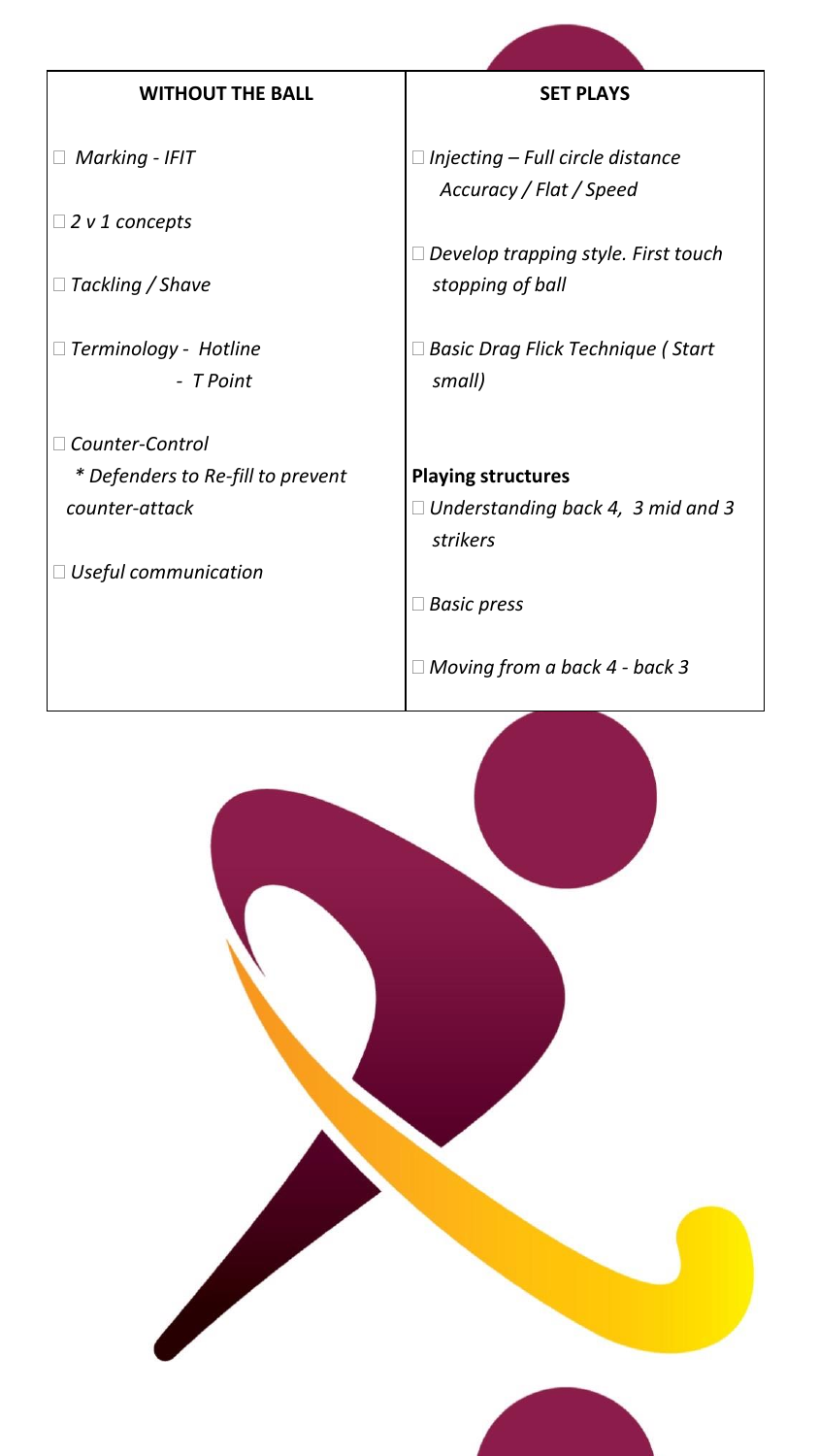# **SUGGESTED SKILLS UNDER 18 (including all U15 Skills)**

| <b>WITH THE BALL</b>                                                                                                                                               | <b>GOALKEEPING</b>                                                                                                                                                 |
|--------------------------------------------------------------------------------------------------------------------------------------------------------------------|--------------------------------------------------------------------------------------------------------------------------------------------------------------------|
| $\Box$ Slapping with deception                                                                                                                                     | $\Box$ Correct (Useful) communication                                                                                                                              |
| $\Box$ Drags - Left to Right<br>- Right to Left<br>- V Drag<br>(Outside body width)<br>(Taking the handbrake off /<br>Vision)<br>$\Box$ Lifted pass – Flick / chip | $\Box$ Positioning of defenders<br>$\Box$ Defending Drag Flicks (When to go<br>down when to stay up)<br>$\Box$ Clear in one action away from goal<br>scoring areas |
| $\Box$ Upright reverse pass                                                                                                                                        | □ Shootouts 1v1                                                                                                                                                    |
| $\Box$ Reverse edge pass (When to use it)                                                                                                                          |                                                                                                                                                                    |
| $\Box$ Overhead pass and receiving<br>overheads                                                                                                                    |                                                                                                                                                                    |
| $\Box$ Goal shooting – Wide variety of shots                                                                                                                       |                                                                                                                                                                    |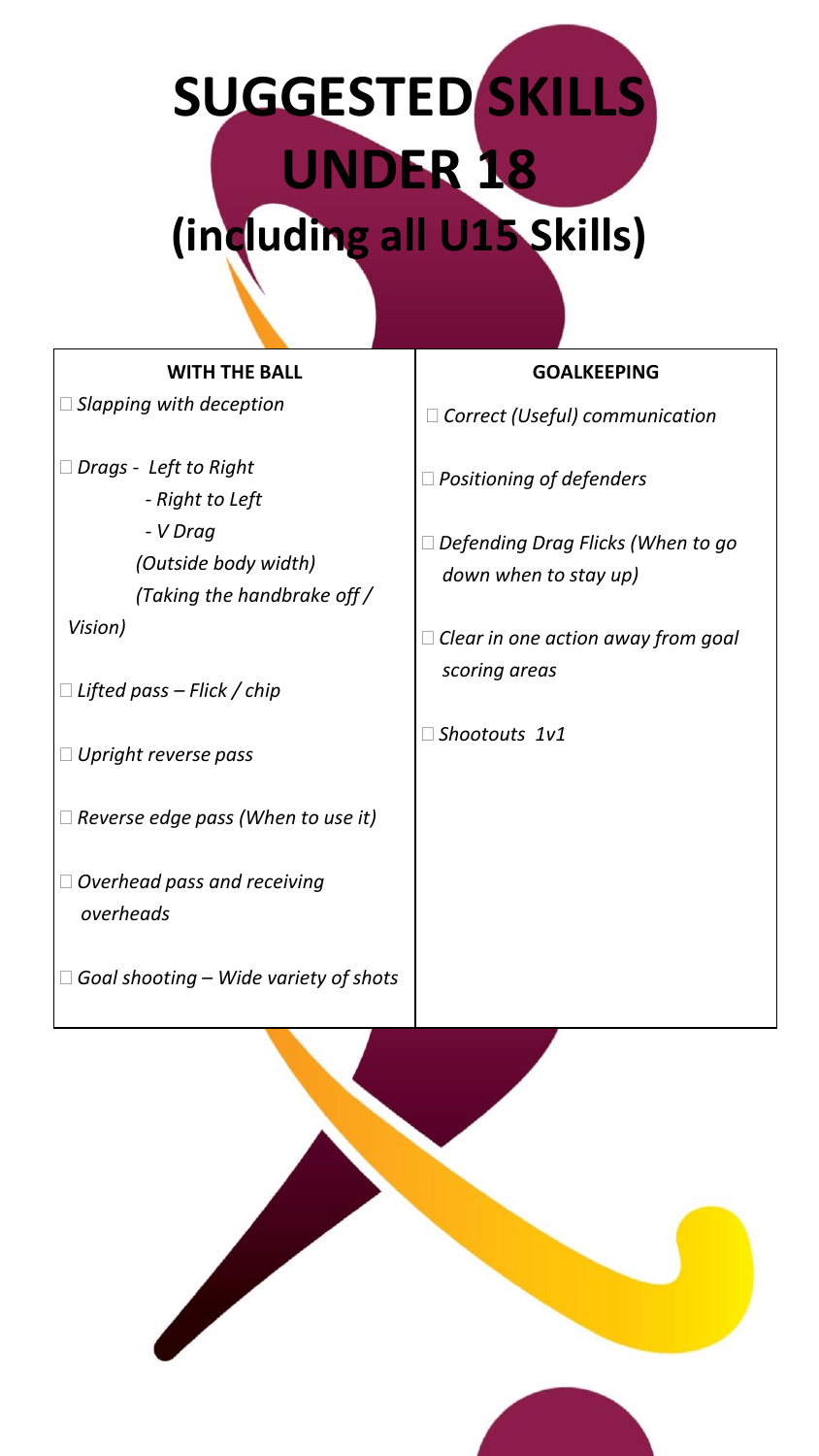#### **WITHOUT THE BALL**

- *3 v 2 concepts*
- *Midfield Transfers*
- *Playing with Patience*
- *Controlling Tempo*
- *Pressing & Reverse press.*
- *2 nd phase play*
- *Tackling inside Defensive circle*
- *Marking IFIT (In touch in Front)*
- *Counter-Control Defenders to Re-fill to prevent counter-attack*
- *Physical presence and contact when marking*
- *Useful communication*

#### **SET PLAYS**

*Penalty Corner competencies*

 *Injecting – walk in only if speed is increased and accuracy is maintained Trapping First touch stopping of the ball Hitting at Goal Drag Flicking Slapping for deflections*

 *Penalty Corner defensive structures and roles.*

 *Understanding Counter attack options off defensive PC*

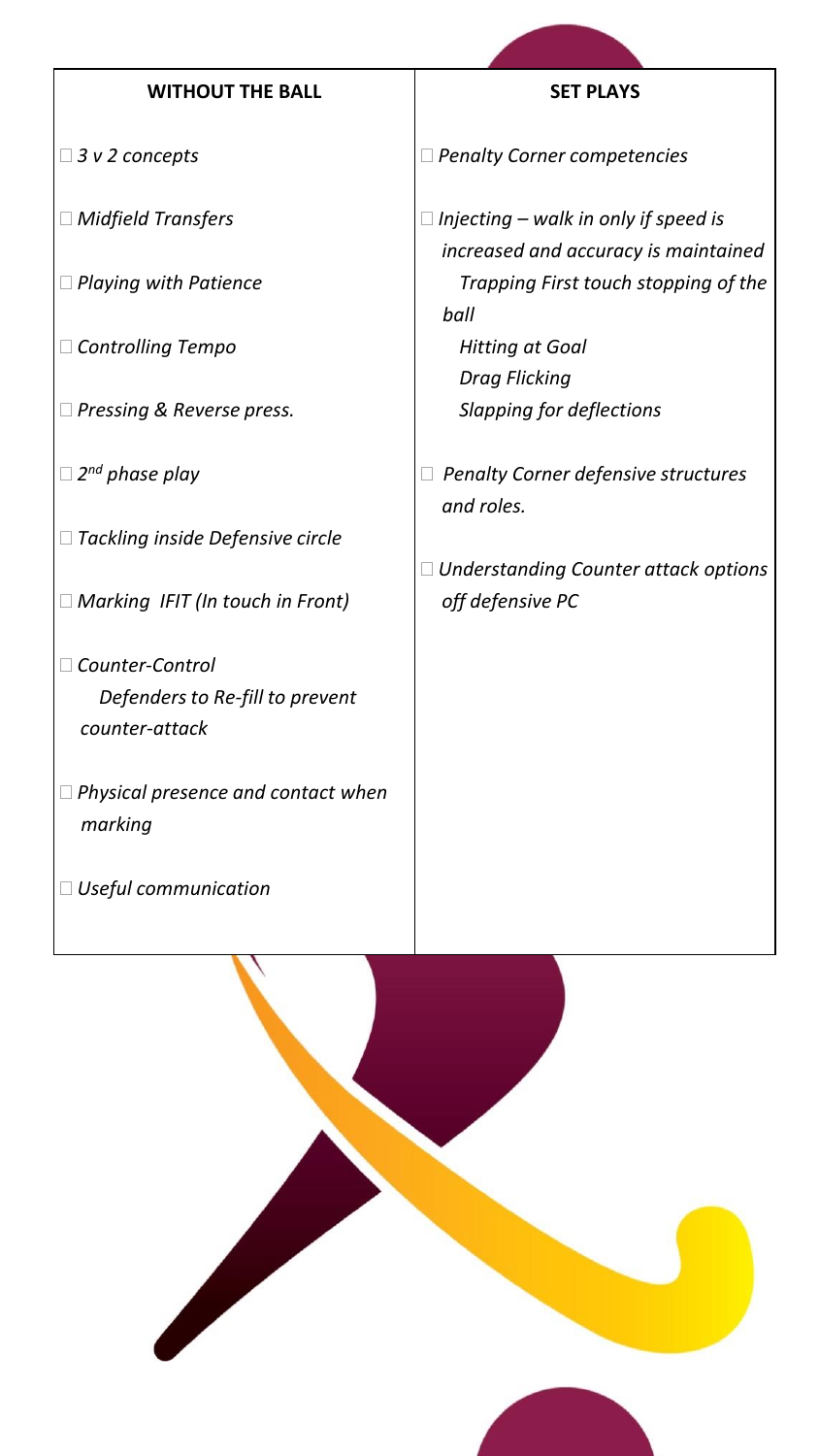**SUGGESTED SKILLS UNDER 21 / OPEN (including all U18 Skills)**

# **WITH THE BALL**

 *3 D Skills – catch + carry - Air drags*

*Overhead pass with a moving ball*

*Receiving in motion with flow (RIM)*

*Weighted Pass, to space*

*Dump pass*

 *Reverse 'Tomma' pass – Power and accuracy.*

 *Use of 'Space' behind opposition player*

#### **GOALKEEPING**

*Argentinian Block save*

*Shootouts 1v1*

- *Clear in one action away from goal scoring areas*
- *Defending deflections*
- *Decision Making*

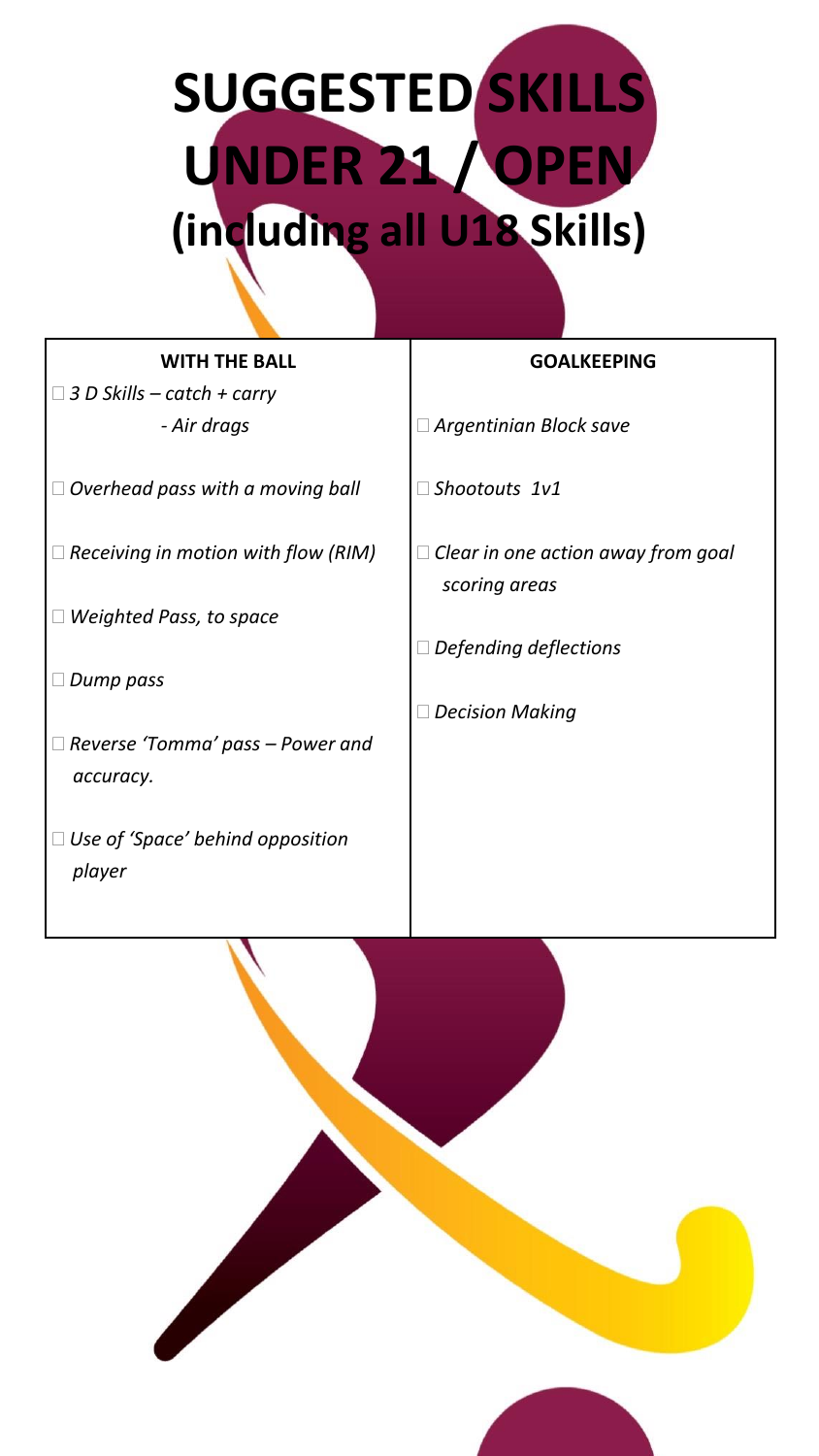#### **WITHOUT THE BALL**

- *Marking IFIT (In front in touch)*
- *Understand and execute all types of presses and roles within a press.*
- *Understanding defensive and attacking patterns and structures*
- *Leading – cueing in (eye contact)*
- *Outletting – Recognising when to go ball side and when to go help side*
- *Understanding 'Interchange' concepts*.
- *Counter-Control Defenders to Re-fill to prevent counter-attack*
- *Physical presence and contact when marking*
- *Useful communication*

#### **SET PLAYS**

- *Penalty Corner 'defence' specialist roles.*
	- *First runner, second runner, Post person, sweeper*
- *Ability to understand and play various formations in defensive PC 1:3-1:3*
	- *1:3 Diverted 1:3 – 2:2*
- *Ability to understand and play various attacking PC options and roles. Inject - walk in only if speed is increased and accuracy is maintained Trapping First touch stopping of the ball*
- *All players to look like the go-to person to increase distraction for opposition GK*
- *Understands various tactics from Dead Ball situations*